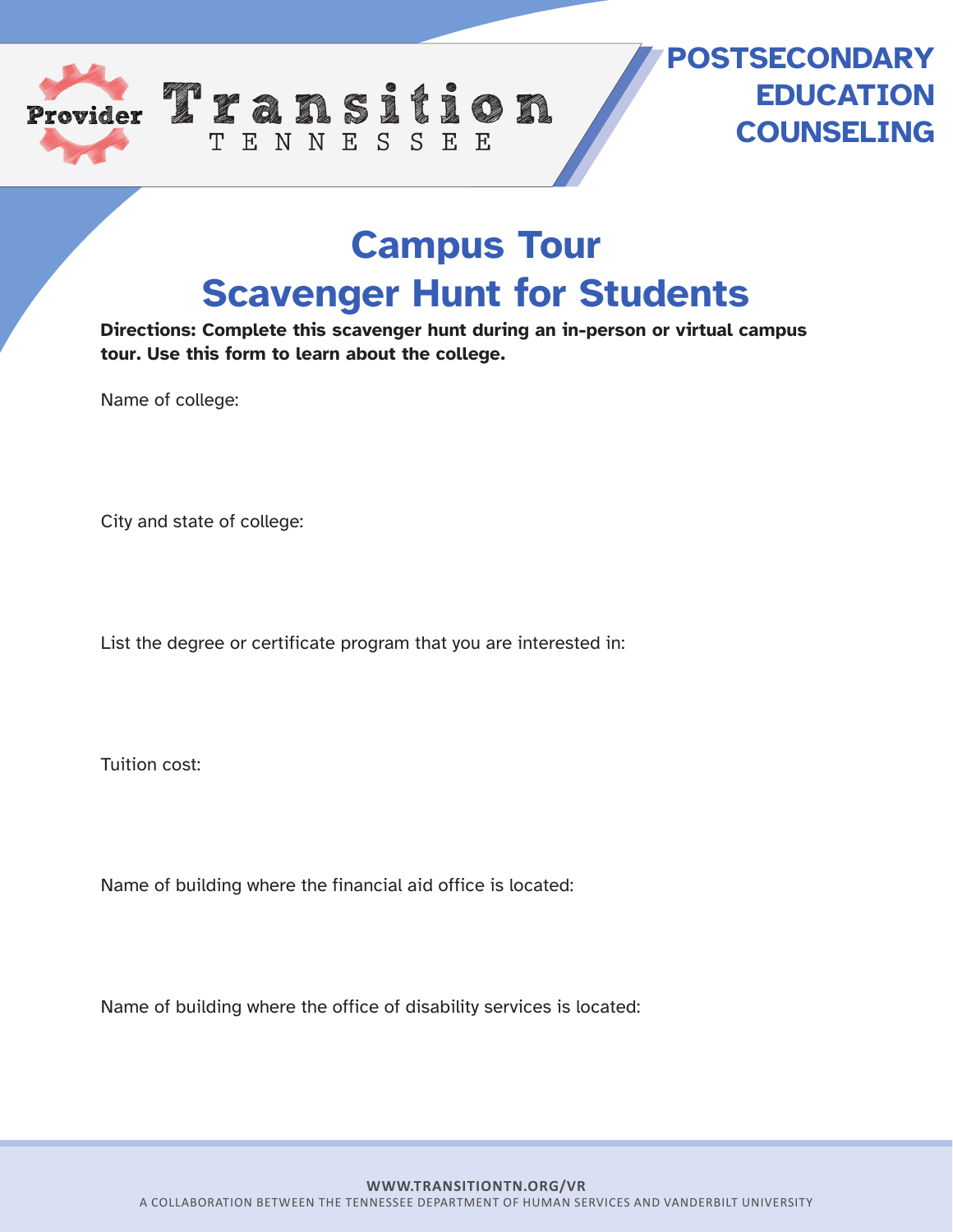Name of building where the dining hall is located:

Library name:

Name of building where the bookstore is located:

Recreational sports offered:

Things to do for fun on or near campus:

Clubs:

Student organizations offered: